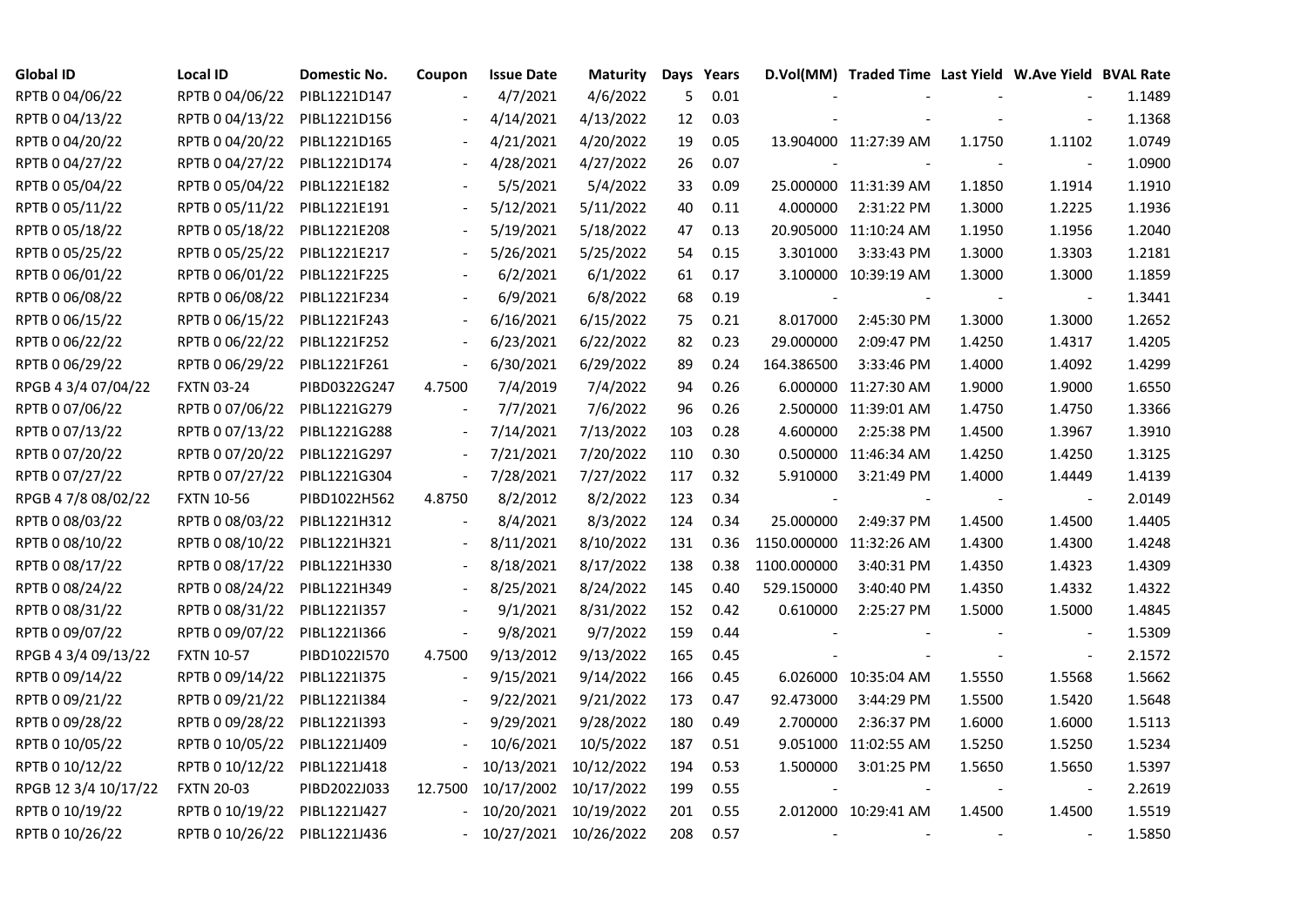| <b>Global ID</b>     | <b>Local ID</b>   | Domestic No. | Coupon                   | <b>Issue Date</b> | <b>Maturity</b>       |     | Days Years |                | D.Vol(MM) Traded Time Last Yield W.Ave Yield BVAL Rate |        |                          |        |
|----------------------|-------------------|--------------|--------------------------|-------------------|-----------------------|-----|------------|----------------|--------------------------------------------------------|--------|--------------------------|--------|
| RPTB 0 11/02/22      | RPTB 0 11/02/22   | PIBL1221K443 |                          | 11/3/2021         | 11/2/2022             | 215 | 0.59       |                |                                                        |        |                          | 1.5109 |
| RPTB 0 11/09/22      | RPTB 0 11/09/22   | PIBL1221K452 |                          | 11/10/2021        | 11/9/2022             | 222 | 0.61       |                |                                                        |        |                          | 1.5322 |
| RPTB 0 11/16/22      | RPTB 0 11/16/22   | PIBL1221K461 |                          |                   | 11/17/2021 11/16/2022 | 229 | 0.63       |                |                                                        |        |                          | 1.5500 |
| RPTB 0 11/23/22      | RPTB 0 11/23/22   | PIBL1221K470 | $\overline{\phantom{0}}$ |                   | 11/24/2021 11/23/2022 | 236 | 0.65       |                |                                                        |        | $\blacksquare$           | 1.5500 |
| RPTB 0 11/29/22      | RPTB 0 11/29/22   | PIBL1221L488 | $\blacksquare$           |                   | 12/1/2021 11/29/2022  | 242 | 0.66       |                |                                                        |        | $\blacksquare$           | 1.5500 |
| RPGB 4 5/8 12/04/22  | RTB 05-11         | PIID0522L114 | 4.6250                   | 12/4/2017         | 12/4/2022             | 247 | 0.68       | 253.825000     | 3:49:30 PM                                             | 2.4000 | 2.4401                   | 2.4571 |
| RPGB 4 12/06/22      | <b>FXTN 10-58</b> | PIBD1022L585 | 4.0000                   | 12/6/2012         | 12/6/2022             | 249 | 0.68       |                | 1.000000 11:23:27 AM                                   | 2.5900 | 2.5900                   | 2.5250 |
| RPTB 0 12/07/22      | RPTB 0 12/07/22   | PIBL1221L497 |                          | 12/7/2021         | 12/7/2022             | 250 | 0.68       |                |                                                        |        |                          | 1.5850 |
| RPTB 0 12/14/22      | RPTB 0 12/14/22   | PIBL1221L503 |                          | 12/15/2021        | 12/14/2022            | 257 | 0.70       | 3.503000       | 3:29:10 PM                                             | 1.5500 | 1.5843                   | 1.5800 |
| RPTB 0 01/04/23      | RPTB 0 01/04/23   | PIBL1222A013 |                          | 1/5/2022          | 1/4/2023              | 278 | 0.76       |                |                                                        |        |                          | 1.6396 |
| RPTB 0 01/11/23      | RPTB 0 01/11/23   | PIBL1222A022 | $\overline{\phantom{a}}$ | 1/12/2022         | 1/11/2023             | 285 | 0.78       |                |                                                        |        | $\overline{\phantom{a}}$ | 1.6250 |
| RPTB 0 01/18/23      | RPTB 0 01/18/23   | PIBL1222A031 | $\overline{\phantom{a}}$ | 1/19/2022         | 1/18/2023             | 292 | 0.80       |                | 12.000000 10:20:41 AM                                  | 1.5950 | 1.5950                   | 1.6331 |
| RPTB 0 01/25/23      | RPTB 0 01/25/23   | PIBL1222A040 |                          | 1/26/2022         | 1/25/2023             | 299 | 0.82       |                |                                                        |        |                          | 1.6451 |
| RPTB 0 02/01/23      | RPTB 0 02/01/23   | PIBL1222B058 |                          | 2/2/2022          | 2/1/2023              | 306 | 0.84       |                |                                                        |        | $\blacksquare$           | 1.6523 |
| RPTB 0 02/08/23      | RPTB 0 02/08/23   | PIBL1222B067 | $\blacksquare$           | 2/9/2022          | 2/8/2023              | 313 | 0.86       |                |                                                        |        | $\sim$                   | 1.6250 |
| RPGB 4 3/8 02/11/23  | RTB 03-10         | PIID0323B101 | 4.3750                   | 2/11/2020         | 2/11/2023             | 316 | 0.87       | 140.795000     | 3:14:22 PM                                             | 2.5850 | 2.5852                   | 2.5878 |
| RPTB 0 02/15/23      | RPTB 0 02/15/23   | PIBL1222B076 |                          | 2/16/2022         | 2/15/2023             | 320 | 0.88       |                |                                                        |        |                          | 1.6710 |
| RPGB 13 02/20/23     | <b>FXTN 20-04</b> | PIBD2023B048 | 13.0000                  | 2/20/2003         | 2/20/2023             | 325 | 0.89       |                | 0.300000 10:29:58 AM                                   | 2.6375 | 2.6375                   | 2.5915 |
| RPTB 0 02/22/23      | RPTB 0 02/22/23   | PIBL1222B085 | $\blacksquare$           | 2/23/2022         | 2/22/2023             | 327 | 0.90       | 1.010000       | 3:29:45 PM                                             | 1.5925 | 1.5925                   | 1.6322 |
| RPGB 5 1/2 03/08/23  | <b>FXTN 05-75</b> | PIBD0523C752 | 5.5000                   | 3/8/2018          | 3/8/2023              | 341 | 0.93       | 438.000000     | 2:00:32 PM                                             | 2.6575 | 2.6995                   | 2.6783 |
| RPTB 0 03/15/23      | RPTB 0 03/15/23   | PIBL1222C119 | $\blacksquare$           | 3/16/2022         | 3/15/2023             | 348 | 0.95       | $\blacksquare$ |                                                        |        | $\blacksquare$           | 1.6940 |
| RPTB 0 03/22/23      | RPTB 0 03/22/23   | PIBL1222C128 | $\blacksquare$           | 3/23/2022         | 3/22/2023             | 355 | 0.97       | 74.458000      | 3:28:45 PM                                             | 1.6500 | 1.6965                   | 1.7295 |
| RPGB 3 1/2 04/21/23  | <b>FXTN 07-58</b> | PIBD0723D588 | 3.5000                   | 4/21/2016         | 4/21/2023             | 385 | 1.05       | 30.000000      | 3:56:33 PM                                             | 2.6375 | 2.6388                   | 2.6215 |
| RPGB 11 7/8 05/29/23 | <b>FXTN 20-05</b> | PIBD2023E054 | 11.8750                  | 5/29/2003         | 5/29/2023             | 423 | 1.16       |                |                                                        |        |                          | 2.7975 |
| RPGB 3 1/4 08/15/23  | RTB 10-04         | PIID1023H046 | 3.2500                   | 8/15/2013         | 8/15/2023             | 501 | 1.37       | 502.500000     | 3:22:53 PM                                             | 3.1500 | 3.1999                   | 3.1635 |
| RPGB 2 3/8 09/10/23  | <b>FXTN 03-25</b> | PIBD0323I252 | 2.3750                   | 9/10/2020         | 9/10/2023             | 527 | 1.44       | 658.500000     | 2:01:42 PM                                             | 2.9500 | 2.9500                   | 3.0670 |
| RPGB 11 3/8 10/23/23 | <b>FXTN 20-06</b> | PIBD2023J068 | 11.3750                  | 10/23/2003        | 10/23/2023            | 570 | 1.56       |                |                                                        |        | $\blacksquare$           | 3.0787 |
| RPGB 2 3/8 03/09/24  | RTB 03-11         | PIID0324C115 | 2.3750                   | 3/9/2021          | 3/9/2024              | 708 | 1.94       | 570.405000     | 3:33:24 PM                                             | 3.2250 | 3.1735                   | 3.1842 |
| RPGB 6 1/4 03/12/24  | RTB 05-12         | PIID0524C129 | 6.2500                   | 3/12/2019         | 3/12/2024             | 711 | 1.95       | 10.000000      | 3:06:28 PM                                             | 3.2750 | 3.3176                   | 3.2828 |
| RPGB 4 1/2 04/20/24  | <b>FXTN 07-59</b> | PIBD0724D595 | 4.5000                   | 4/20/2017         | 4/20/2024             | 750 | 2.05       | 18.100000      | 2:57:58 PM                                             | 3.1750 | 3.2441                   | 3.4224 |
| RPGB 12 3/8 06/03/24 | <b>FXTN 20-07</b> | PIBD2024F075 | 12.3750                  | 6/3/2004          | 6/3/2024              | 794 | 2.17       |                |                                                        |        |                          | 3.5053 |
| RPGB 12 7/8 08/05/24 | <b>FXTN 20-08</b> | PIBD2024H086 | 12.8750                  | 8/5/2004          | 8/5/2024              | 857 | 2.35       |                |                                                        |        | $\blacksquare$           | 3.6240 |
| RPGB 4 1/8 08/20/24  | <b>FXTN 10-59</b> | PIBD1024H595 | 4.1250                   | 8/20/2014         | 8/20/2024             | 872 | 2.39       |                | 31.000000 11:50:34 AM                                  | 3.7500 | 3.7500                   | 3.6882 |
| RPGB 4 1/4 10/17/24  | <b>FXTN 05-76</b> | PIBD0524J762 | 4.2500                   | 10/17/2019        | 10/17/2024            | 930 | 2.55       |                |                                                        |        |                          | 3.7727 |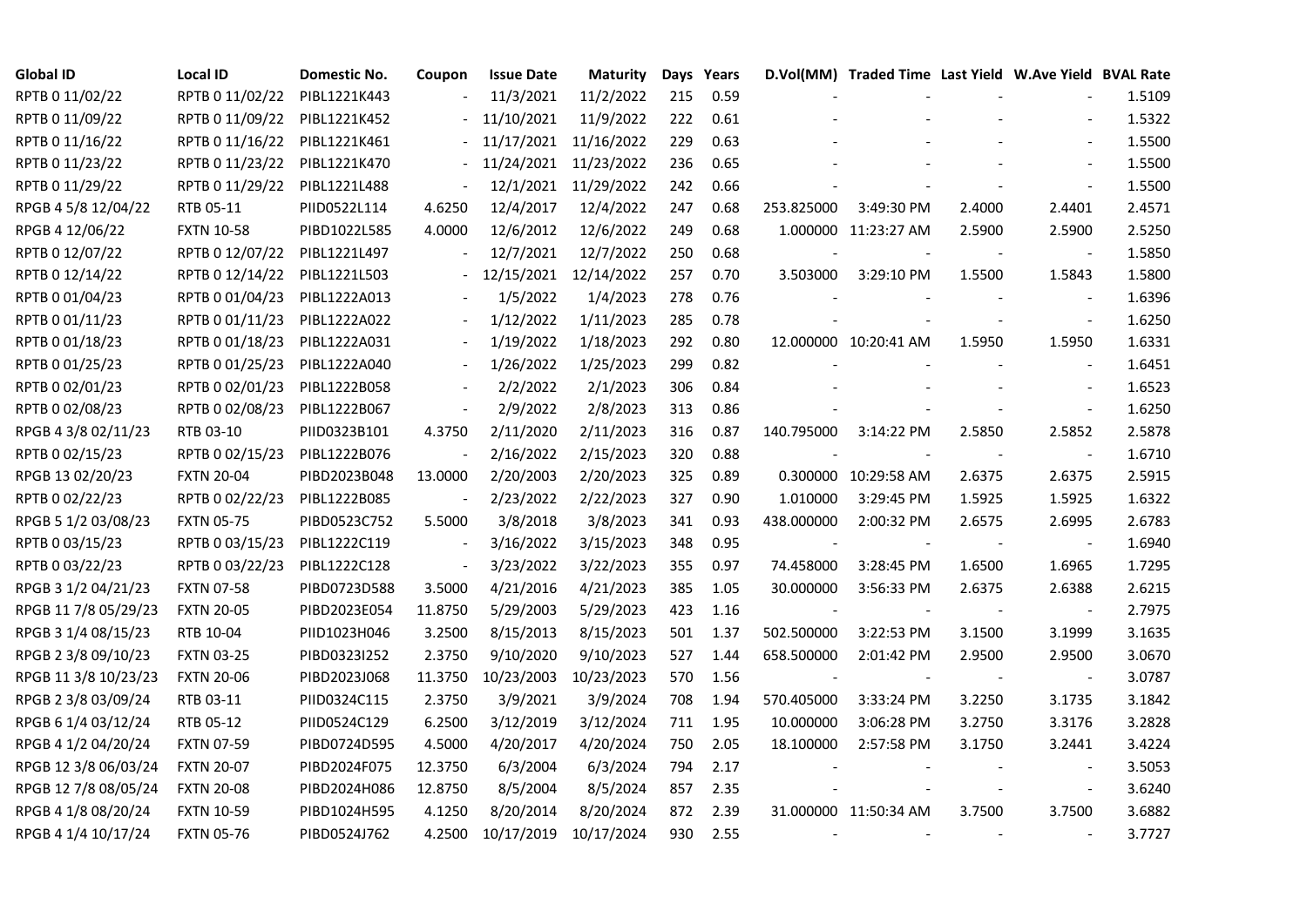| <b>Global ID</b>     | <b>Local ID</b>   | Domestic No. | Coupon  | <b>Issue Date</b> | Maturity              |     | Days Years |             | D.Vol(MM) Traded Time Last Yield W.Ave Yield BVAL Rate |        |                          |        |
|----------------------|-------------------|--------------|---------|-------------------|-----------------------|-----|------------|-------------|--------------------------------------------------------|--------|--------------------------|--------|
| RPGB 13 3/4 11/11/24 | <b>FXTN 20-09</b> | PIBD2024K091 | 13.7500 | 11/11/2004        | 11/11/2024            | 955 | 2.62       |             |                                                        |        |                          | 3.8086 |
| RPGB 5 3/4 04/12/25  | <b>FXTN 07-61</b> | PIBD0725D618 | 5.7500  | 4/12/2018         | 4/12/2025 1,107       |     | 3.03       |             |                                                        |        |                          | 4.1276 |
| RPGB 12 1/8 04/14/25 | <b>FXTN 20-10</b> | PIBD2025D103 | 12.1250 | 4/14/2005         | 4/14/2025 1,109       |     | 3.04       |             |                                                        |        | $\overline{\phantom{a}}$ | 4.0967 |
| RPGB 2 5/8 08/12/25  | RTB 05-13         | PIID0525H130 | 2.6250  | 8/12/2020         | 8/12/2025 1,229       |     | 3.37       |             | 46.005000 11:41:36 AM                                  | 4.2250 | 4.1249                   | 4.1921 |
| RPGB 3 5/8 09/09/25  | <b>FXTN 10-60</b> | PIBD10251608 | 3.6250  | 9/9/2015          | 9/9/2025 1,257        |     | 3.44       | 2.000000    | 3:23:08 PM                                             | 4.1500 | 4.1500                   | 4.3015 |
| RPGB 12 1/8 10/20/25 | <b>FXTN 20-11</b> | PIBD2025J116 | 12.1250 | 10/20/2005        | 10/20/2025 1,298      |     | 3.55       |             |                                                        |        | $\blacksquare$           | 4.4240 |
| RPGB 18 1/4 11/29/25 | <b>FXTN 25-01</b> | PIBD2525K015 | 18.2500 | 11/29/2000        | 11/29/2025 1,338      |     | 3.66       |             |                                                        |        | $\overline{\phantom{a}}$ | 4.4933 |
| RPGB 10 1/4 01/19/26 | <b>FXTN 20-12</b> | PIBD2026A122 | 10.2500 | 1/19/2006         | 1/19/2026 1,389       |     | 3.80       |             |                                                        |        | $\sim$                   | 4.5699 |
| RPGB 6 1/4 02/14/26  | <b>FXTN 07-62</b> | PIBD0726B627 | 6.2500  | 2/14/2019         | 2/14/2026 1,415       |     | 3.87       | 7.000000    | 3:54:31 PM                                             | 4.5900 | 4.6057                   | 4.6352 |
| RPGB 3 3/8 04/08/26  | <b>FXTN 05-77</b> | PIBD0526D772 | 3.3750  | 4/8/2021          | 4/8/2026 1,468        |     | 4.02       | 7.000000    | 3:16:29 PM                                             | 4.8350 | 4.8250                   | 4.8404 |
| RPGB 3 1/2 09/20/26  | RTB 10-05         | PIID1026I057 | 3.5000  | 9/20/2016         | 9/20/2026 1,633       |     | 4.47       |             | 0.250000 10:46:07 AM                                   | 5.1000 | 5.1000                   | 4.9261 |
| RPGB 6 1/4 10/20/26  | RTB 15-01         | PIID1526J019 | 6.2500  | 10/20/2011        | 10/20/2026 1,663      |     | 4.55       |             |                                                        |        | $\blacksquare$           | 4.9644 |
| RPGB 8 12/07/26      | <b>FXTN 20-13</b> | PIBD2026L139 | 8.0000  | 12/7/2006         | 12/7/2026 1,711       |     | 4.68       |             |                                                        |        |                          | 5.0257 |
| RPGB 5 3/8 03/01/27  | RTB 15-02         | PIID1527C023 | 5.3750  | 3/1/2012          | 3/1/2027 1,795        |     | 4.91       |             |                                                        |        | $\blacksquare$           | 5.1330 |
| RPGB 4 7/8 03/04/27  | RTB 05-15         | PIID0527C159 | 4.8750  | 3/4/2022          | 3/4/2027 1,798        |     | 4.92       | 1112.875000 | 3:42:26 PM                                             | 5.1100 | 5.1114                   | 5.1132 |
| RPGB 4 3/4 05/04/27  | FXTN 10-61        | PIBD1027E617 | 4.7500  | 5/4/2017          | 5/4/2027 1,859        |     | 5.09       | 190.000000  | 2:17:31 PM                                             | 5.1350 | 5.1350                   | 5.1922 |
| RPGB 4 5/8 06/02/27  | RTB 05-14         | PIID0527L140 | 4.6250  | 12/2/2021         | 6/2/2027 1,888        |     | 5.17       | 70.010000   | 3:26:32 PM                                             | 5.2500 | 5.1700                   | 5.1763 |
| RPGB 8 5/8 09/06/27  | <b>FXTN 20-14</b> | PIBD2027I140 | 8.6250  | 9/6/2007          | 9/6/2027 1,984        |     | 5.43       |             |                                                        |        | $\overline{\phantom{a}}$ | 5.3018 |
| RPGB 6 1/4 03/22/28  | <b>FXTN 10-63</b> | PIBD1028C635 | 6.2500  | 3/22/2018         | 3/22/2028 2,182       |     | 5.97       |             |                                                        |        | $\blacksquare$           | 5.4612 |
| RPGB 3 5/8 04/22/28  | <b>FXTN 07-64</b> | PIBD0728D649 | 3.6250  | 4/22/2021         | 4/22/2028 2,213       |     | 6.06       |             | 2.000000 10:16:09 AM                                   | 5.6000 | 5.6000                   | 5.5880 |
| RPGB 3 3/4 08/12/28  | <b>FXTN 07-65</b> | PIBD0728H654 | 3.7500  | 8/12/2021         | 8/12/2028 2,325       |     | 6.37       |             | 52.000000 11:39:06 AM                                  | 5.5750 | 5.5750                   | 5.5584 |
| RPGB 9 1/2 12/04/28  | <b>FXTN 20-15</b> | PIBD2028L151 | 9.5000  | 12/4/2008         | 12/4/2028 2,439       |     | 6.68       |             |                                                        |        | $\overline{\phantom{a}}$ | 5.5768 |
| RPGB 67/8 01/10/29   | <b>FXTN 10-64</b> | PIBD1029A644 | 6.8750  | 1/10/2019         | 1/10/2029 2,476       |     | 6.78       | 60.000000   | 3:40:14 PM                                             | 5.7500 | 5.7167                   | 5.7500 |
| RPGB 8 3/4 05/27/30  | <b>FXTN 20-16</b> | PIBD2030E166 | 8.7500  | 5/27/2010         | 5/27/2030 2,978       |     | 8.15       |             |                                                        |        | $\overline{\phantom{a}}$ | 5.7560 |
| RPGB 2 7/8 07/09/30  | <b>FXTN 10-65</b> | PIBD1030G655 | 2.8750  | 7/9/2020          | 7/9/2030 3,021        |     | 8.27       |             | 722.000000 10:42:39 AM                                 | 5.6017 | 5.6017                   | 5.6032 |
| RPGB 12 1/2 07/28/30 | <b>FXTN 25-02</b> | PIBD2530G029 | 12.5000 | 7/28/2005         | 7/28/2030 3,040       |     | 8.32       |             |                                                        |        | $\blacksquare$           | 5.7753 |
| RPGB 11 1/4 01/26/31 | <b>FXTN 25-03</b> | PIBD2531A032 | 11.2500 | 1/26/2006         | 1/26/2031 3,222       |     | 8.82       |             |                                                        |        | $\blacksquare$           | 5.8320 |
| RPGB 8 07/19/31      | <b>FXTN 20-17</b> | PIBD2031G171 | 8.0000  | 7/19/2011         | 7/19/2031 3,396       |     | 9.30       | 25.000000   | 2:40:33 PM                                             | 5.9750 | 5.9750                   | 5.7414 |
| RPGB 4 07/22/31      | <b>FXTN 10-66</b> | PIBD1031G662 | 4.0000  | 7/22/2021         | 7/22/2031 3,399       |     | 9.31       |             | 25.000000 11:14:00 AM                                  | 5.9000 | 5.9360                   | 5.8821 |
| RPGB 9 3/8 10/05/31  | <b>FXTN 25-04</b> | PIBD2531J042 | 9.3750  | 10/5/2006         | 10/5/2031 3,474       |     | 9.51       |             |                                                        |        |                          | 5.9067 |
| RPGB 4 7/8 01/20/32  | <b>FXTN 10-67</b> | PIBD1032A675 | 4.8750  | 1/20/2022         | 1/20/2032 3,581       |     | 9.80       | 3313.000000 | 3:13:00 PM                                             | 6.0750 | 6.0747                   | 6.0629 |
| RPGB 5 7/8 02/02/32  | <b>FXTN 20-18</b> | PIBD2032B183 | 5.8750  | 2/2/2012          | 2/2/2032 3,594        |     | 9.84       | 18.000000   | 9:28:54 AM                                             | 6.0000 | 6.0000                   | 5.9416 |
| RPGB 5 7/8 03/01/32  | RTB 20-01         | PIID2032C014 | 5.8750  | 3/1/2012          | 3/1/2032 3,622        |     | 9.92       |             |                                                        |        |                          | 5.9528 |
| RPGB 5 3/4 09/27/32  | <b>FXTN 20-19</b> | PIBD2032I195 | 5.7500  | 9/27/2012         | 9/27/2032 3,832 10.49 |     |            |             |                                                        |        | $\sim$                   | 5.9369 |